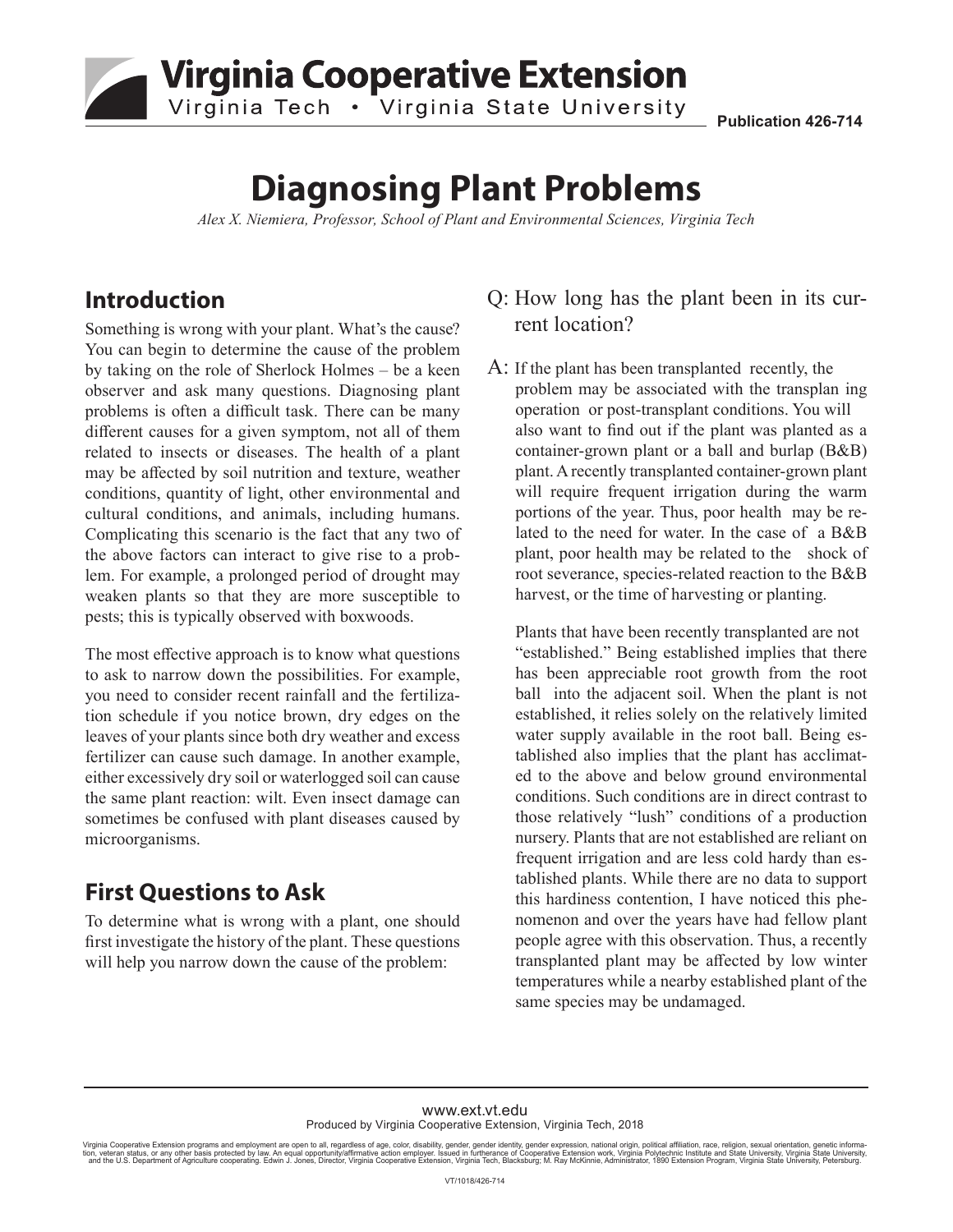- Q: What has been done to the plant or near the plant?
- A: Has any construction, spraying, fertilizing, or any other operation taken place in the past? I was once asked about the demise of a relatively large yew plant in a neighbor's garden. The plant was unthrifty and I asked about the history, but nothing significant was reported. Soil and plant analysis did not yield any clues. However, after digging around the plant, it was determined that roots were not getting enough oxygen because three years ago excavated soil from a nearby water garden project was dumped on top of the soil around the yew. The dead needle/branch symptoms were slow to develop and these symptoms were not associated with soil being piled onto the root system. In this case, the reason for plant damage was a lack of oxygen supply to roots, but the true cause and culprit was the homeowner. Thus, try to find out about anything that was done in the vicinity of the plant in question in the year or years prior to the appearance of symptoms.

#### Q: What are or were the prevailing weather conditions?

A: In many cases uncharacteristically warm, cold, dry, or wet weather can result in plant problems. Unusually warm spells in the spring followed by very low temperatures can damage or kill many plants. Plants that leaf out early such as Japanese maples are most vulnerable. In some cases, unusually mild weather during the fall will promote lush growth that has not hardened off and therefore has not started to acclimatize to low temperature conditions. This lush foliage will then be damaged by the first exposure to relatively low temperatures. Relatively fast-growing plants and those that have an indeterminate growth habit (shoot growth continues through the growing season) are especially prone to such cold damage. Unusually dry weather in any season will bring on drought symptoms (wilting, leaf and branch death). But there may be an interaction of weather conditions and season. Years ago, there was an especially dry fall and winter which resulted in significant damage to landscape and field-grown (nursery-produced) broadleaved evergreens. Thus, evergreen plants such as southern magnolia and boxwood, species which transpire (lose water vapor from leaves) during most of the year, were severely damaged due to the interacting conditions of low soil moisture and low winter temperatures/dry air.

# **Causes of Plant Damage**

Factors causing plant damage can be grouped into two major categories, living and nonliving factors. Living factors include pests (e.g., insects, mites, rodents, rabbits, deer, humans) and pathogens (e.g., disease-causing microorganisms, including fungi, bacteria, viruses, nematodes). Nonliving factors include mechanical factors (e.g., breakage, abrasions), environmental factors (e.g., temperature, light, moisture, oxygen, lightning, wind), and chemical factors (e.g., fertilizer or pesticide excess, nutritional disorders).

# **Use a Systematic Approach**

Define the problem. Closely examine the entire plant and others around it. Take note of all the symptoms. For example, if the plant has insects, examine the leaves with insects on them; do they have brown spots, holes, chewed edges? Are they turning pale green or yellow? Is there more than one kind of insect present?



**Look for patterns.** Do other plants have the same problem? Are they all in the same place or in different locations? Are they all the same type of

plant? Damage to all different types of plants in a particular spot can indicate nonliving factors. Damage to a few species of plants or only to plants of the same species can indicate living factors.

Observe where the damage occurs on a plant. Are the symptoms exhibited throughout the plant or are they localized? For example, when the tops of plants wilt or die, one can generally infer that there is a problem with the root system. When the root systems of shrubs and trees are adversely affected by either too much or too little water, soil compaction, or root damage from construction activities, the damage generally shows up in the top or growing points.

**Examine the spread of the problem.** Is the problem spreading gradually? This can indicate living factors. If the problem occurred suddenly and remains in a particular spot or on a particular plant, this points toward nonliving factors. There are, however, diseases that can kill a plant within a short period of time, although this is not common.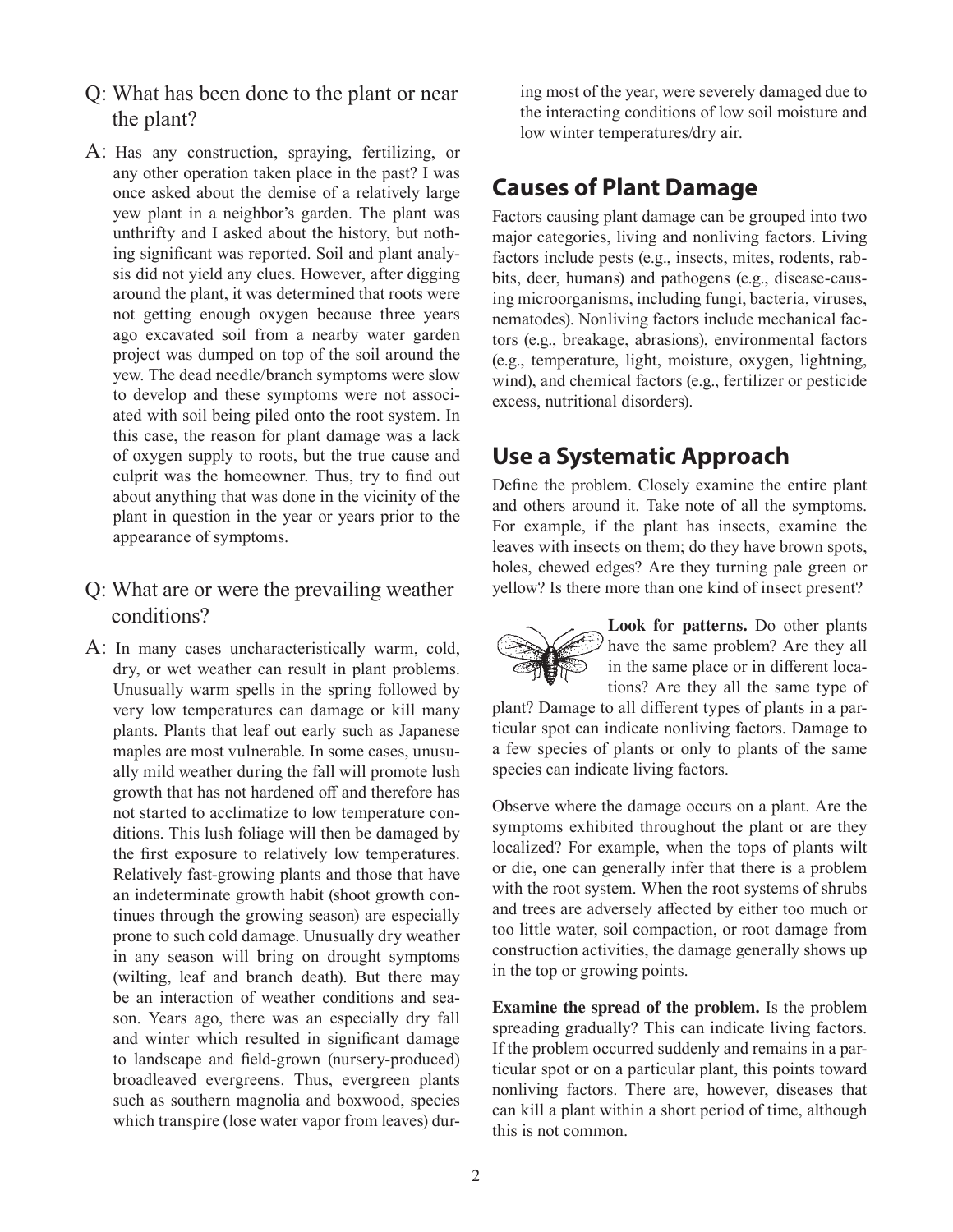**Determine likely cause of damage.** Based on the pattern and spread, decide if the problem is more likely caused by living factors or nonliving factors. If living, is the problem a pathogen or a pest?

#### **Living Factors**

If disease is a possibility, check the following general guidelines for identifying the different causes of disease:

A **fungal pathogen** often causes round leaf spots,



stem rots with a dry/ papery texture, concentric rings, discoloration, or wilt. Fruiting structures (sometimes microscopic) may form on affected tissue.

#### A **bacterial disease** can

take the form of galls (swollen areas), irregularly shaped leaf spots, wilting (then yellowing and dying), or rot (often a wet rot).



A **viral pathogen** can inhibit chlorophyll formation, causing degrees of yellowing or mottling, stunting, distortion, or dieback of part of the plant. Viruses usually debilitate rather than kill, as they are parasitic.

**Nematodes** are microscopic roundworms that cause disease-like symptoms. Stem nematodes feed on stems and cause shortening of internodes. Root nematodes feed underground, damaging the root system; this leads to moisture and nutrient stress which shows up as wilting and stunting. Foliar nematodes cause angular leaf spots.

### **If an insect problem seems likely, check the following:**

A **chewing/rasping** insect feeds on plant tissue and can cause ragged/chewed or missing leaves (e.g., caterpillars, slugs, beetles, grasshoppers), rolled leaves (leafroller), tunnels in between upper and lower leaf surfaces (leaf miners). They can also cause holes in stems, branches or trunk, sections of tree dying, or premature yellowing (wood borers); girdled or dead stems (cutworms, twig girdlers, or stem borers); or general decline of plants due to root damage (soil-dwelling insects)

A **sucking** insect feeds on plant fluids and injects toxins into the plant. The toxins can cause leaf spotting or stippling (e.g., aphids, leafhoppers, spider mites), leaf distortion such as curling or puckering (or more commonly this can be damage from leafhoppers and thrips), or poisoning of entire plants, resulting in stunted growth and/or yellowing (e.g., scale, mealybugs, mites, aphids, whitefly).



#### **Nonliving Factors**

Damage caused by **mechanical factors** is usually revealed by close visual examination; check for broken or girdled stems or roots, also bruised, punctured, or broken leaves. Damage to the base of a tree trunk is often caused by weed trimmer or mower damage.

Damage due to **physical factors** often results from environmental extremes. Cold damage is characterized by death of exposed foliage. Container plants are susceptible to cold damage to the root system, characterized by blackened or spongy roots with lack of new growth or root hairs, usually near the container edge.

A rapid change from low **light** to high light intensity, or vice versa, can cause yellowing of leaves, reduced growth, and leaf drop or death. Too little light can reduce, delay, or prevent flowering and will also result in very lanky, sparse growth.

Excess **heat** usually causes scorch symptoms on leaf tips and interveinal areas. Portions of leaves shaded by other leaves, or leaves on the shady side of the plant, may be undamaged. Frequently, heat damage will occur uniformly over all plants in an affected area.

**Drought and waterlogging** produce many of the same symptoms on the aboveground parts of the plant, mainly chlorosis (yellowing leaves), abscission (shedding older leaves), and wilt. Waterlogging of the root zone also results in oxygen deficiency, leading to a halt in root growth and metabolism, death of the roots, and wilt.

Damage due to **chemical factors**, inappropriately used pesticides or excessive rates of pesticides, can cause